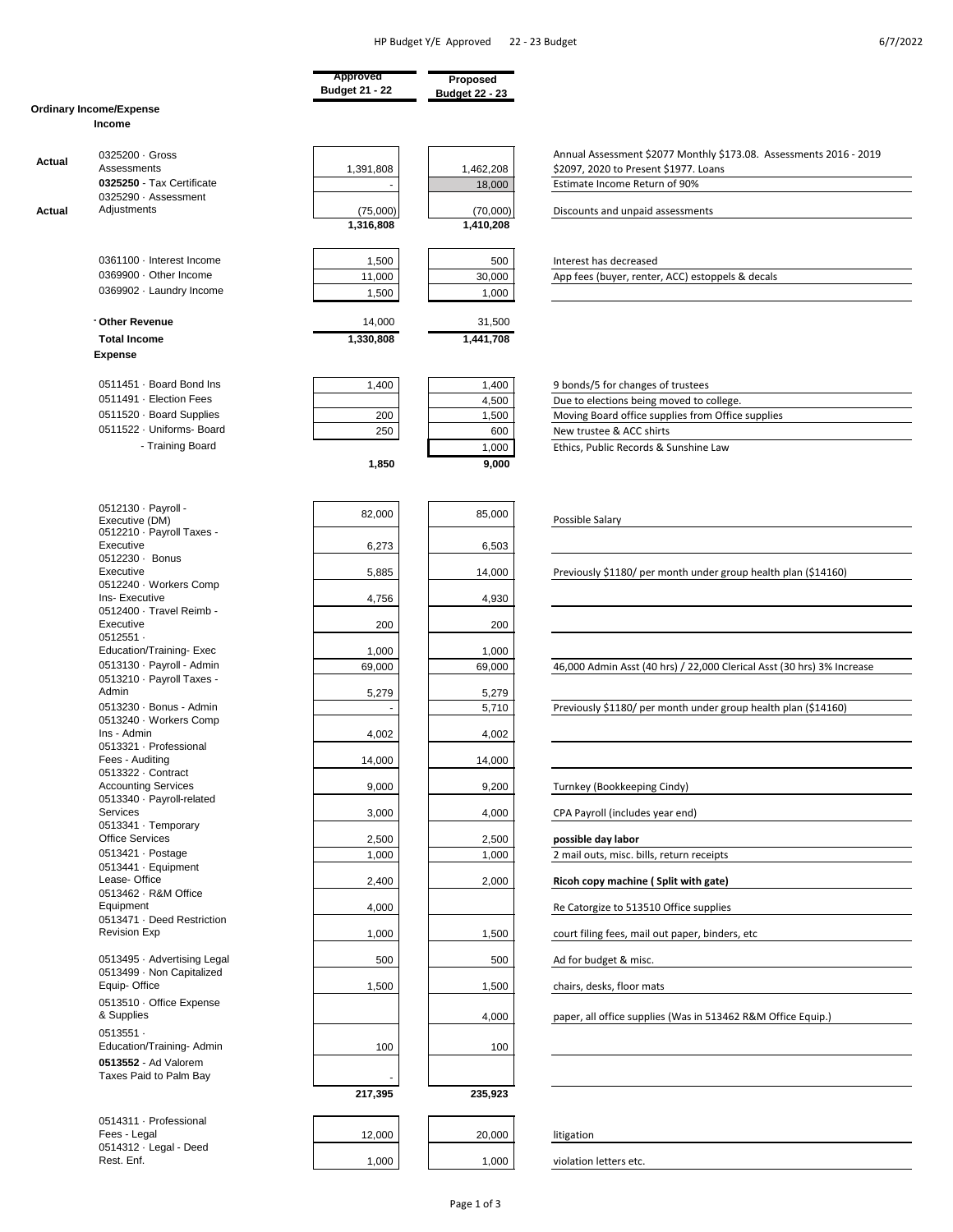|                                                                  | Approved<br><b>Budget 21 - 22</b> | Proposed<br><b>Budget 22 - 23</b> |                                                                   |
|------------------------------------------------------------------|-----------------------------------|-----------------------------------|-------------------------------------------------------------------|
| <b>Ordinary Income/Expense</b>                                   |                                   |                                   |                                                                   |
| 0514313 - Professional<br>Fees Legal - Tax Certificate           |                                   |                                   |                                                                   |
| Purchase                                                         | 10,000                            | 20,000                            |                                                                   |
|                                                                  | 23,000                            | 41,000                            |                                                                   |
| Professional Website Mgmt                                        |                                   | 3,500                             | website management: $$260 * 12 = 3120$                            |
| 0519411 · Telephone &<br>Communications                          | 6,000                             | 7,200                             |                                                                   |
| 0519431 · Utilities - Electric                                   | 67,000                            | 67,000                            |                                                                   |
| 0519432 · Utilities - Gas                                        | 2,000                             | 2,000                             |                                                                   |
| 0519433 · Utilities - Water<br>& Sewer                           | 4,200                             | 7,500                             |                                                                   |
| 0519442 · Equipment<br>Lease- General                            | 2,100                             | 2,200                             | based on Y/E projection (Laundry Equipment)                       |
| 0519451 · Insurance -<br>Liability                               | 12,000                            | 15,000                            |                                                                   |
| 0519452 · Insurance -                                            |                                   |                                   |                                                                   |
| Property                                                         | 16,500                            | 16,500                            |                                                                   |
| 0519491 · Cable - TV                                             | 230,250                           | 241,765                           | 5% increase per contract / Possible new Spectrum contact          |
| 0519497 · Other Expense                                          | 1,000                             | 1,000                             | Misc. - Damages to private property from lawn crew or others etc. |
| 0519521 · Supplies Decals<br>& Badges<br>0519541 · Taxes, Fees & | 2,000                             | 3,000                             | Decal purchase: owner, renter, compound, golf cart (adding)       |
| Licenses                                                         |                                   |                                   |                                                                   |
|                                                                  | 31,500<br>374,550                 | 5,000<br>371,665                  | Taxes, Operating Licenses (Pool etc.) [State & County]            |
|                                                                  |                                   |                                   |                                                                   |
| 0529130 · Payroll - Gate<br>0529210 · Payroll Taxes -            | 110,000                           | 127,725                           | Allowing 3% increase                                              |
| Gate                                                             | 8,415                             | 9,771                             |                                                                   |
| 0529230 - Bonus Gate<br>0529240 · Workers Comp                   |                                   | 3,620                             | Previously \$520/ per month under group health plan (\$6240)      |
| Ins- Gate                                                        | 6,380                             | 7,408                             |                                                                   |
| 0529460 · R&M Gate                                               | 5,000                             | 5,000                             |                                                                   |
| 0529490 · Flags                                                  | 600                               | 100                               |                                                                   |
| $0513441 \cdot$ Equipment                                        |                                   |                                   |                                                                   |
| Lease-Office                                                     | 2,400                             | 2,000                             | Ricoh copy machine (Split with gate)                              |
| 0529499 · Non Capitalize<br>Equip- Gate                          | 200                               | 200                               | Phones, computer                                                  |
| 0529520 · Supplies - Gate                                        | 500                               | 500                               | cleaning products, tp, etc.                                       |
| 0529521 · Uniforms- Gate                                         | 200                               | 200                               |                                                                   |
|                                                                  | 133,695                           | 156,524                           |                                                                   |
| 0539130 · Payroll -<br>Custodians                                | 92,400                            | 102,815                           | Increase3 %                                                       |
| 0539210 · Payroll Taxes -<br>Custodial                           | 7,069                             | 7,865                             |                                                                   |
| 0539230 · Bonus -<br>Custodial                                   | 11,897                            | 11,500                            | 2 New hires                                                       |
| 0539240 · Workers Comp<br>Ins-Custodial                          |                                   |                                   |                                                                   |
| 0539461 · R&M Buildings                                          | 5,359<br>7,000                    | 5,963<br>10,000                   |                                                                   |
| 0539462 · R&M Lighting-                                          |                                   |                                   |                                                                   |
| <b>Rec Center</b>                                                | 500                               | 500                               |                                                                   |
| 0539463 · R&M Equipment                                          | 3,000                             | 1,500                             |                                                                   |
| 0539499 · Non Capitalized<br>Equip-Custodial                     |                                   |                                   |                                                                   |
| 0539520 · Custodial                                              | 500                               |                                   | Placed in custodial supplies                                      |
| <b>Supplies</b>                                                  | 3,500                             | 3,500                             |                                                                   |
| 0513341 · Temporary<br><b>Office Services</b>                    | 3,500                             | 10,000                            | Manpower \$13800 Through Mar 2022                                 |
| 0539521 · Uniforms-                                              |                                   |                                   |                                                                   |
| Custodial                                                        | 200                               | 200                               | Added full-time maintenance staff                                 |
|                                                                  | 134,925                           | 153,844                           |                                                                   |
| 0541461 - R&M Streets                                            | 3,000                             | 3,000                             |                                                                   |
| 0541463 · R&M Signage                                            | 1,000                             | 1,000                             |                                                                   |
| 0541464 · R&M Drainage                                           | 4,600                             | 4,600                             | will be clearing drain grates & canals                            |
|                                                                  | 8,600                             | 8,600                             |                                                                   |
| 0572130 · Payroll -                                              |                                   |                                   |                                                                   |
| Grounds Crew<br>0572210 · Payroll Taxes -                        | 34,500                            | 45,760                            |                                                                   |
| Grounds                                                          | 2,639                             | 3,501                             |                                                                   |
|                                                                  |                                   |                                   |                                                                   |

Page 2 of 3